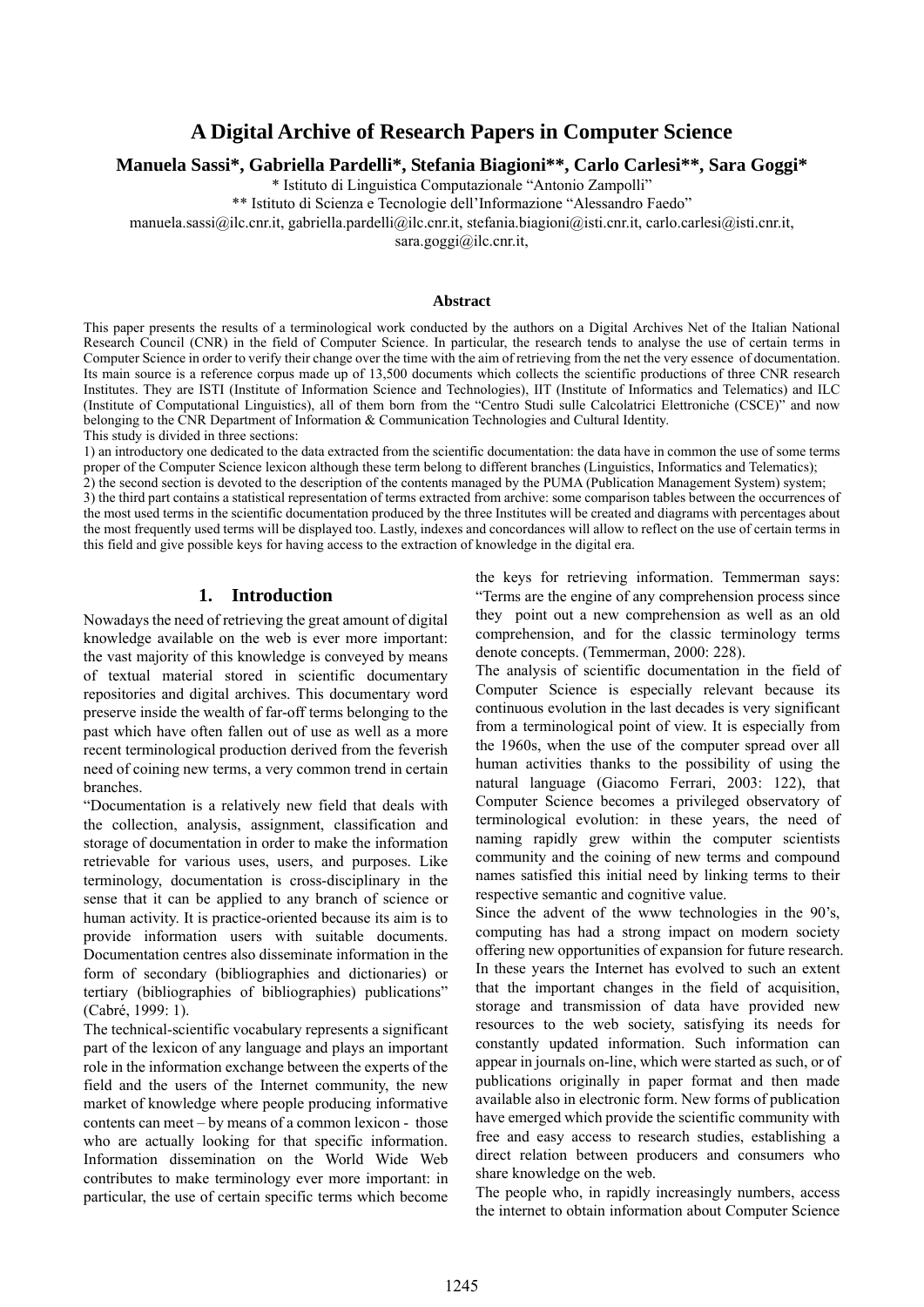and other associated disciplines (i.e. Computational Linguistics) often encounter great problems as much of what they might be looking for can be impossible to find because of inappropriate searches. Different terms used to communicate the same idea can generate linguistic ambiguity, since the same word or phrase can allow for more than one interpretation, thus affecting the information retrieval process. It follows that the queries which are made through these linguistic variations do not always obtain the response looked for, and large amounts of information, although available, do not emerge from the web because the term is not present in the document requested. Access to the semantic contents of a document can become extremely difficult in the case of polysemy (when a word has two or more similar meanings) or of synonymy (when a word means the same as another word).

The word *web* – which abundantly emerges from the corpus - can be taken as an example: Figure 1 shows the use of this term in the scientific documentation belonging to the Information and Communication Technology (ICT) field over the time.

#### **2. PUMA**

Data have been extracted from a system called PUMA (Publication Management System), a digital library management system for institutional repositories of technical or scientific documents, either published or self-archived.

PUMA is therefore a software infrastructure, user-focused and service-oriented, developed by the ISTI Institute: the system functionalities manage, for different collections, the whole life cycle of different types of documents, from their submission by authors to their dissemination through web access. The most important PUMA feature is its capability to allow stored content to be reusable for different purposes, so that researchers and librarians can manipulate the stored content to fulfill scientific and administrative issues.

PUMA also constitutes the first step towards creating the Italian network of CNR Institutional repositories, looking at the DRIVER vision, i.e., building an infrastructure that allows European research institutions to share content and functionality. It presently manages 33 CNR institutional repositories that in all contain about 21,000 documents covering different disciplines.

ICT repositories contain about 13,500 documents (the reference corpus of this study already mentioned above) of different types, i.e. published documents – journal papers, books or book chapters, conference papers etc. – and grey literature ones – project deliverables, technical reports, theses and so on. A great part of these documents are Open Access.

#### **2.1 Background Information**

ISTI is nowadays entitled to the memory of Alessandro Faedo, who was Rector of the University of Pisa e President of CNR. It is born in 2000 from the fusion of two major Computer Science institutes, IEI (Institute of Information Processing) and CNUCE (National University Centre of Electronic Calculation); IIT was born in 2000

from the fusion between the Institute for Telematics Applications and the Institute of Computational Mathematics and it currently manages the Registry of the Italian Internet domains; ILC was founded by Antonio Zampolli in 1967 as a Department of Computational Linguistics of the CNUCE Institute and it is named Institute of Computational Linguistics in 1978 by initiative of its founder, to whose memory nowadays ILC is entitled.

#### **3. Methodology and data description**

Computer Science papers represent the source material chosen for extracting terms. Stand out from titles and abstract of scientific documentation analysed, many subjects of research in the sector of  $\text{ICT}^1$ .

The archive contains over a million words but only those with a frequency higher than 100 have been selected and analysed: these semantically relevant terms have been channelled in scientific publications over the years and used by the authors in titles, abstracts and titles of their works. Here is a list of both English and Italian terms:

access, accesso, acquisition, addresses, algebra, algorithm, algorithms, algoritmi, allocation, analisi, analysis, annotation, application, applications, architectural, architecture, architectures, artificial, astrophysical, audio, automata, automated, automatic, automatica, automatically, automation, band, bayesian, bit, blind, boundary, cad, calculus, categorization, cep, channel, channels, checking, classical, classification, classifier, cluster, clustering, clusters, codes, coding, collection, collision, communication, communications, complexity, component, components, computation, computational, compute, computer, computers, computing, concept, constraints, context, control, corpora, corpus, database, databases, datasets, dati, debugging, delay, design, designers, development, device, devices, diagnosis, digital, digitale, discovery, distance, domain, domains, earth, elaborazione, electronic, energy, engine, engineering, environment, environments, execution, experiments, extraction, fast, filtering, formalisms, frame, framework, function, functions, fuzzy, gaussian, generation, geo, geographic, gis, graph, graphical, graphics, graphs, grid, grids, hardware, help, heritage, hierarchical, home, ibm, images, imaging, immagini, implementation, informatica, information, informazione, informazioni, infrastructures, input, interaction, interactive, interfaccia, interface, interfaces, internet, interoperability, interpretation, key, knowledge, language, languages, learning, lexical, lexicon, lexicons, libraries, library, linear, linguistic, link, links, location, log, logic, logical, logics, macchina, machine, machines, map, maps, markov, matching, mathematical, matrix, measure, measurements, measures, mechanical, mechanism, mechanisms, memory, metadata, method, methods, microwave, middleware, mining, mobile, mobility, model, modeling, modelling, modello, models, monitoring, multimedia, museum, natural, network, networks, neural, node, nodes, noise, nonlinear, objects, online, ontologies, ontology, operating, operations, orbit, orbital, orbits, output, paradigm, parallel, parameter, path, pattern, patterns, performance, platform, power, practical, privacy, probability, procedures, process, processing, processors, program, programma,

 $\overline{a}$ 

 $1$  http://www.ict.cnr.it/ :Information Technology (IT), as defined by the Information Technology Association of America (ITAA) is: "the study, design, development, implementation, support or management of computer-based information systems, particularly software applications and computer hardware."In short, IT deals with the use of electronic computers and computer software to convert, store, protect, process, transmit and retrieve information. In this definition, the term "information" can usually be replaced by "data" without loss of meaning. Nowadays it has become popular to broaden the term to explictly include the field of electronic communication so that people tend to use the abbreviation ICT (Information and Communication Technology). Strictly speaking, this name contains some redundancy.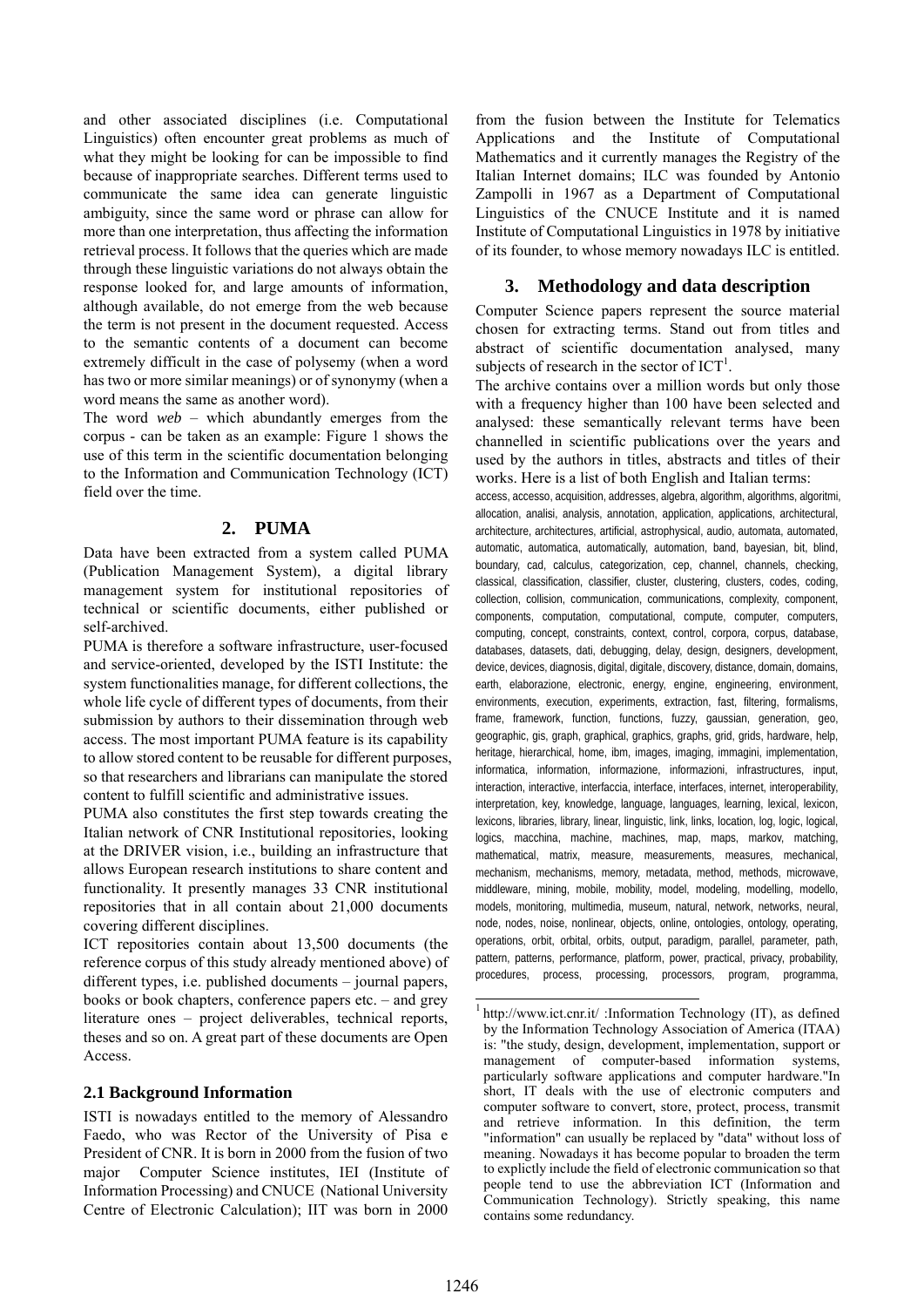programming, programs, protocol, protocols, prototype, quality, queries, query, radiation, radio, random, range, reasoning, recognition, recovery, reference, remote, rendering, representations, resource, resources, reti, retrieval, risk, run, safety, satellite, satellites, scalable, scanning, schema, scheme, schemes, search, security, semantic, semantics, sequence, sequential, server, sharing, signal, signals, significant, similarity, simulation, sistema, sistemi, sites, software, solar, sound, source, sources, spacecraft, speed, standard, standards, statistical, statistics, step, steps, stochastic, storage, synthesis, system, systems, taken, target, tcp, tdma, technical, technique, techniques, technologies, technology, tecniche, tecnologie, term, terms, tests, text, texts, tool, tools, top, topological, topology, tracking, traffic, training, transmission, tree, understanding, usability, users, utente, validation, vector, video, virtual, vision, **web**, wide, wireless, xml.

The methodology employed is the following: search and saving of the most common single terms which are the object of this study; extraction of the contexts with the corresponding years; generation of tables according to the chronological use of these terms; creation of charts.



Figure 1: The term *web* over the years

The most frequent cooccurrences in the entire archive have been calculated using the  $DBT<sup>2</sup>$  software (see Table 1).

### **4. A case study**

As far as the statistical representation of the research results is concerned, the English term *digital* (*digitale* in Italian) – in singular and plural forms in both languages appears 1852 times in the archive since 1958. Quoting from Wikipedia: "The word digital comes from the same source as the word digit and digitus (the Latin word for finger), as fingers are used for discrete counting". And also "The word digital is most commonly used in computing and electronics, especially where real-world information is converted to binary numeric form as in digital audio and digital photography".

The processing of concordances on the 13,500 documents of the Archive shows that the term *digital/digitale* is combined with a multitude of words: these co-occurences are showed in Table n. 1 in alphabetical order, with the frequency and the year of the first entry in archive. The table also includes *impronta digitale* (in Italian) with 27 occurrences, comprehensive of those of the English term fingerprint<sup>3</sup>.

l

| digital 3D             | 21              | 2001 |
|------------------------|-----------------|------|
| digital archive        | 13              | 1998 |
| digital certificate    | 9               | 2001 |
| digital communication  | 6               | 1987 |
| digital computer       | 12              | 1958 |
| digital content        | $\overline{22}$ | 1999 |
| digital conversion     | 9               | 1965 |
| digital data           | 10              | 1974 |
| digital divide         | 5               | 2004 |
| digital document       | 14              | 1996 |
| digital filter         | 10              | 1974 |
| digital form           | 17              | 1996 |
| digital fourier        | 6               | 1974 |
| digital image          | 33              | 1977 |
| digital information    | 5               | 2004 |
| digital library        | 1158            | 1995 |
| digital model          | 39              | 2001 |
| digital object         | $\overline{22}$ | 2006 |
| digital photo          | 7               | 2002 |
| digital physics        | 5               | 2006 |
| digital preservation   | 17              | 2006 |
| digital processing     | 8               | 1961 |
| digital repository     | 15              | 2006 |
| digital representation | 15              | 1994 |
| digital right          | 9               | 2007 |
| digital shape          | 25              | 2004 |
| digital signal         | 26              | 1975 |
| digital signature      | 31              | 2001 |
| digital stream         | 6               | 2006 |
| digital system         | 34              | 1966 |
| digital techniques     | 7               | 1995 |
| digital terrain        | 13              | 1981 |
| digital TV             | 21              | 2003 |
| digital video          | 12              | 2005 |
| impronta digitale      | 27              | 1968 |
|                        |                 |      |

Table 1: List of co-occurrences

The dating of the first documentary evidence of the entry digitale in Italy goes back to 1961<sup>4</sup> while in the United Kingdom the entry dates back to  $1938<sup>5</sup>$ . Since then the use of this adjective is continously evolving and year after year the need of coining new terms – mainly related to technological developments – brings about the creation of new couples of terms. The search engine Yahoo, for example, provides 213.000.000 results for the word *digitale* and 3.640.000.000 results for *digital* <sup>6</sup> .

We have split the above data into two graphs (see Figures 2 and 3) because of the great difference between the frequency of *Digital Library* and the frequency of the other co-occurrences.

The concordances extracted from the data archive witness the combination from time to time and from year to year of the adjective *digital* with other nouns such as *archive*, *image, photo, signal, signature, TV, rights, repository,* 

-

 $\frac{2}{3}$  DBT (Data Base Testuale) CNR patent by Eugenio Picchi.  $\frac{3}{3}$  In our archive this term includes the concept of digital image.

<sup>4</sup> Word *digitale*, il Sabatini Coletti, Dizionario della lingua italiana. Milano, Rizzoli Larousse, 2006, p. 740.

<sup>5</sup> Word *digital*, Historical Thesaurus of English. <sup>6</sup> 2010-02-25, h 12:15.